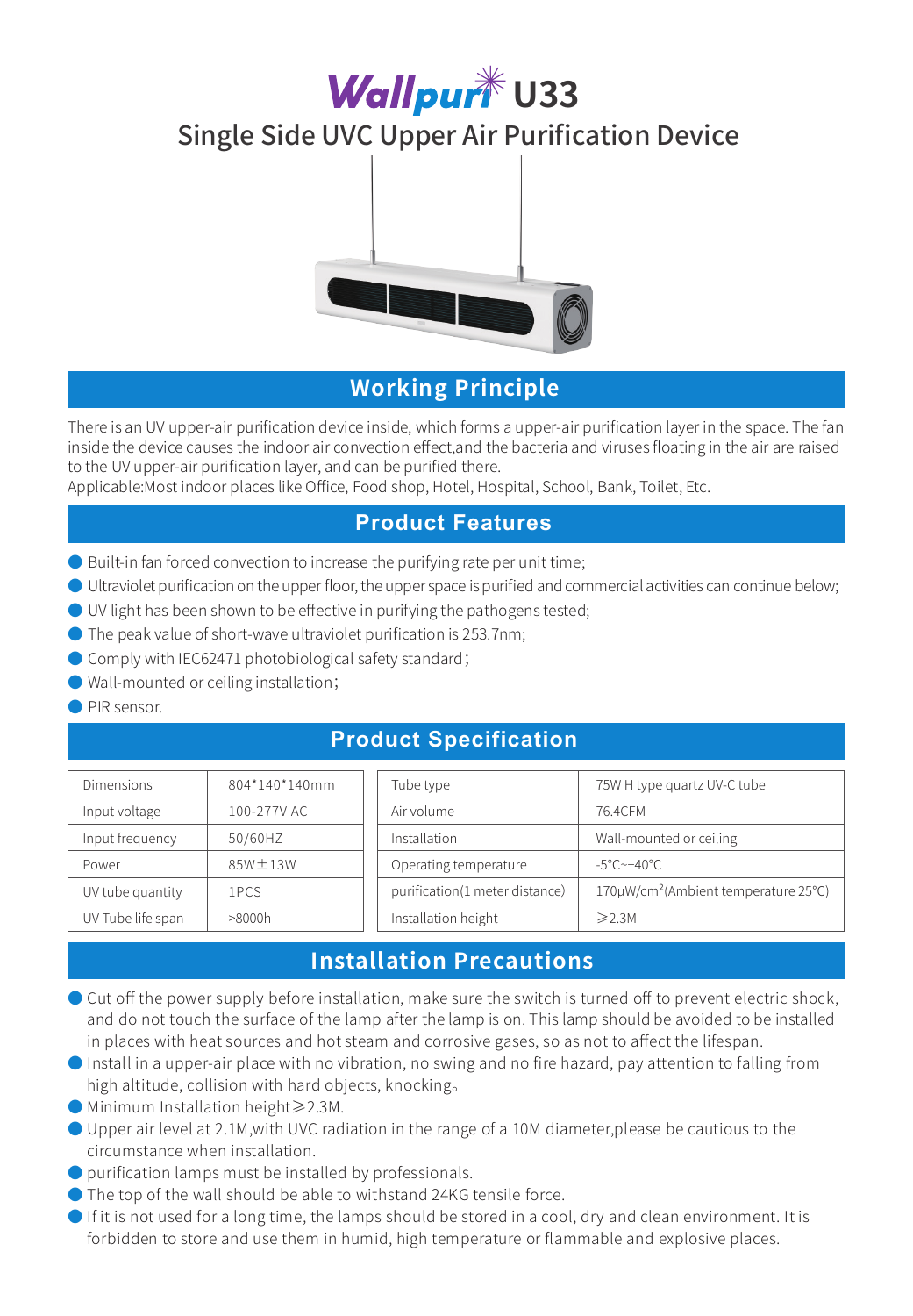# **Installation Precautions**



# **Installation Method 1(Wall-mounted)**

#### **Parts Required:**

- 2 PCS back mounting brackets;
- 2 PCS installation backboard;
- 6 PCS PB4\*25mm Phillips round head self-tapping screws;
- 6 PCS Plastic Expansion Plugs;
- 6 PCS PM4\*10mm Phillips round head machine screws.

### **Installation diagram:**



Test value of ultraviolet irradiance in the range of 0.5m~5m:

| U33 Ultraviolet spectrum irradiance test value                                                                                            |                  |                  |      |                  |                  |                  |                  |                  |      |      |
|-------------------------------------------------------------------------------------------------------------------------------------------|------------------|------------------|------|------------------|------------------|------------------|------------------|------------------|------|------|
| Test distance(m):                                                                                                                         | 0.5 <sub>m</sub> | 1.0 <sub>m</sub> | 1.5m | 2.0 <sub>m</sub> | 2.5 <sub>m</sub> | 3.0 <sub>m</sub> | 3.5 <sub>m</sub> | 4.0 <sub>m</sub> | 4.5m | 5.0m |
| .<br>  value(uw/cm²);  665.8µw/cm²  170µw/cm²  82.5µw/cm²  48.2µw/cm² 29.1µw/cm²   20µw/cm²  15.3µw/cm²  10.8µw/cm²  8.9µw/cm²  7.5µw/cm² |                  |                  |      |                  |                  |                  |                  |                  |      |      |

Note: This data comes from a third-party laboratory, the data is for reference only.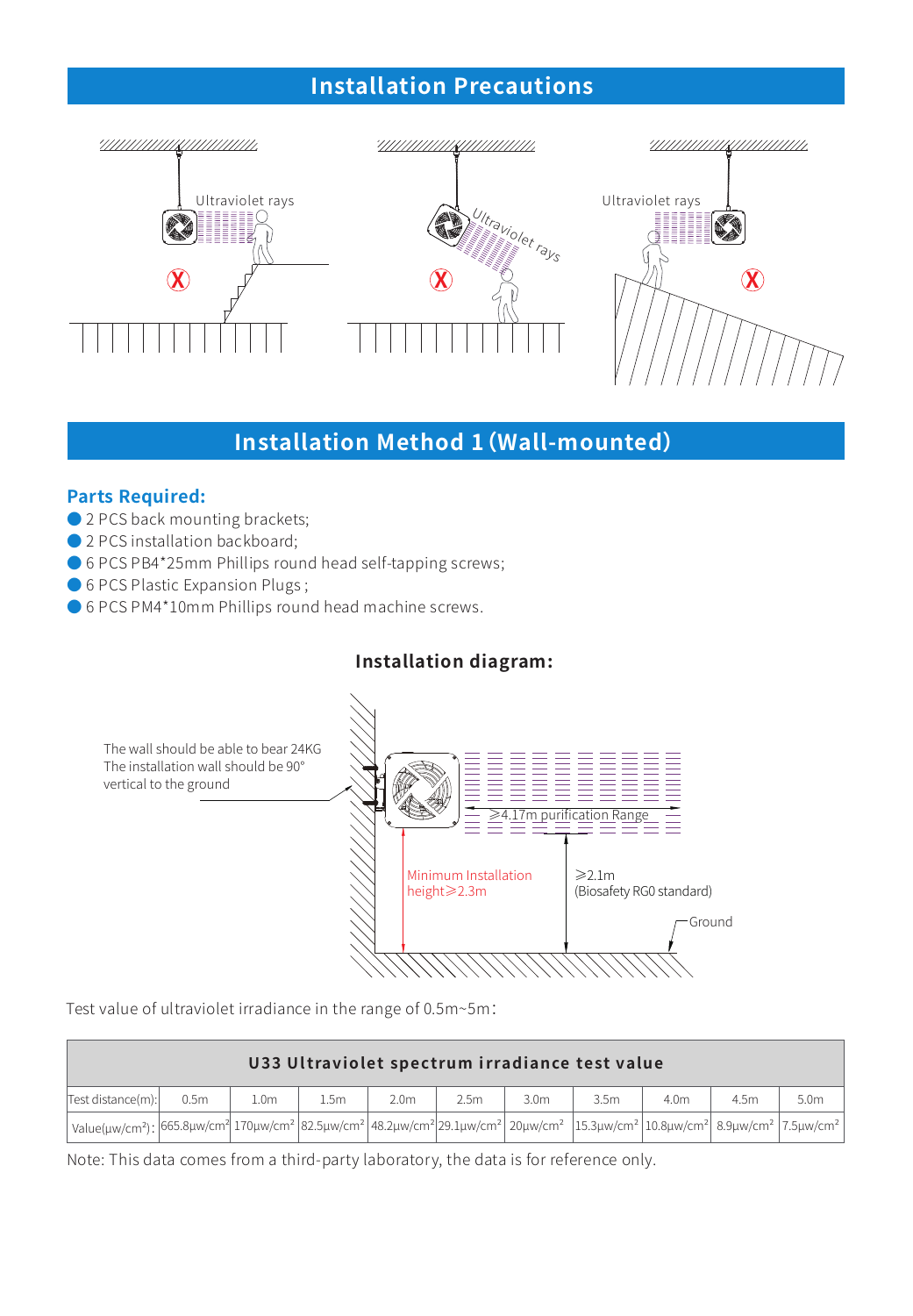

**Step 1:** Fix the hardware back bracket to the back of the lamp with screws and fix it firmly;



**Step 2:** Lock the hardware installation backboard on the wall and make the center distance between the two backboards 550mm,the height of the lamp to the ground  $\geq 2.3$ M (2360mm);



**Step 3:**Place the back of the light fixture against the wall in a direction from top to bottom until the cross bar of the back bracket falls into the groove of the installation backboard;



**Step 4:**Screw in the adjustable angle screw, adjust the lamp to the ideal angle, and then turn on the power to work after tightening the screw.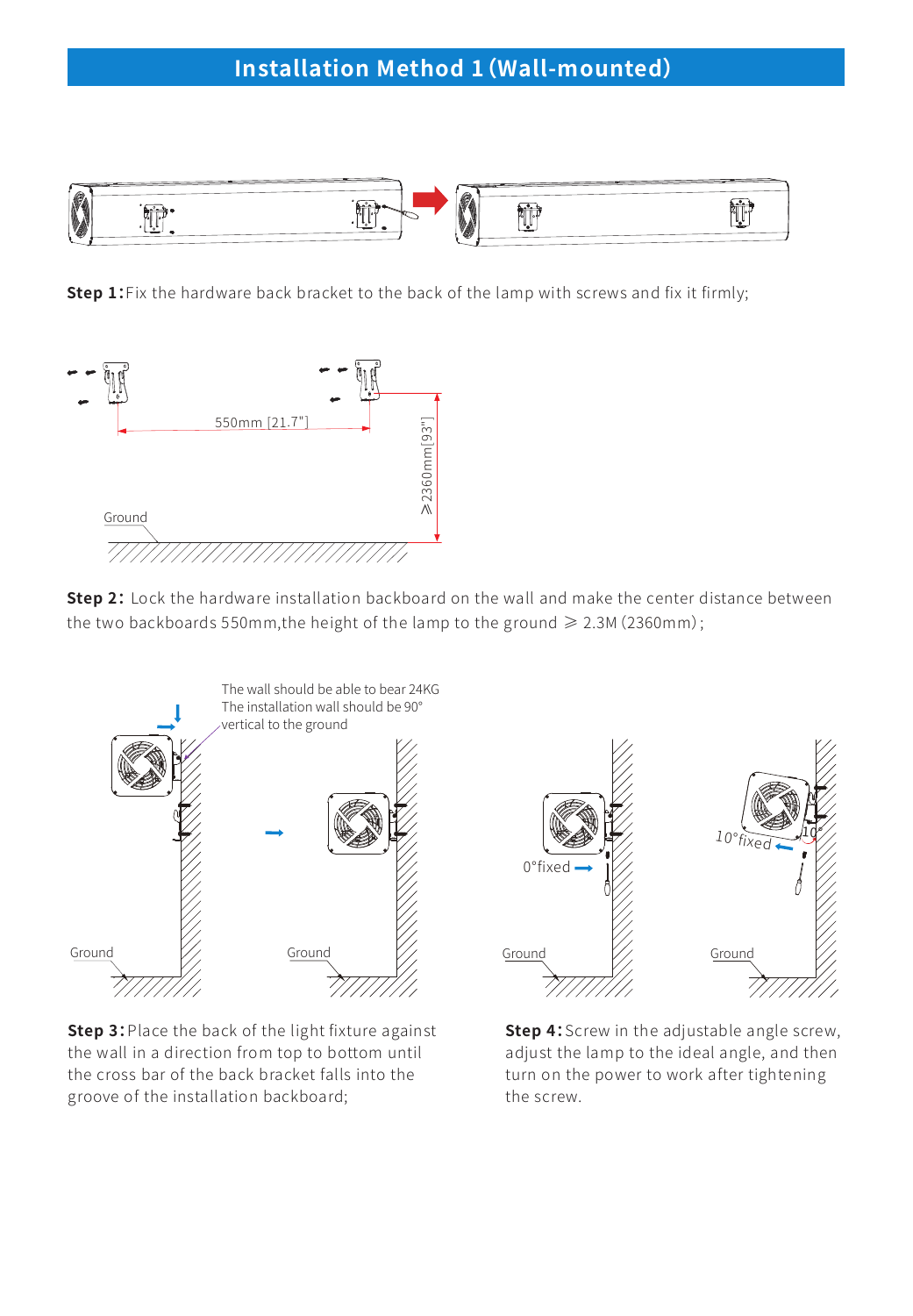# **Installation Method 2(Ceiling Installation)**

#### **Parts Required:**

● 2 PCS wire ropes;

- 2 PCS T-screws;
- 4 PCS PB4\*25mm Phillips round head self-tapping screws;
- 4 PCS Plastic Expansion Plugs (Gecko).



**Step 1:**Lock the hardware hanger on the ceiling. The optimum installation distance is between 330mm [13"] and 650mm [25.6"], and adjust the length of the wire rope, the installation height is ≥2.3M.



**Step 2:** place the T shape heads of the rope inside the fixture, adjust them to a reasonable places, fasten the screw and it will be ready for power on.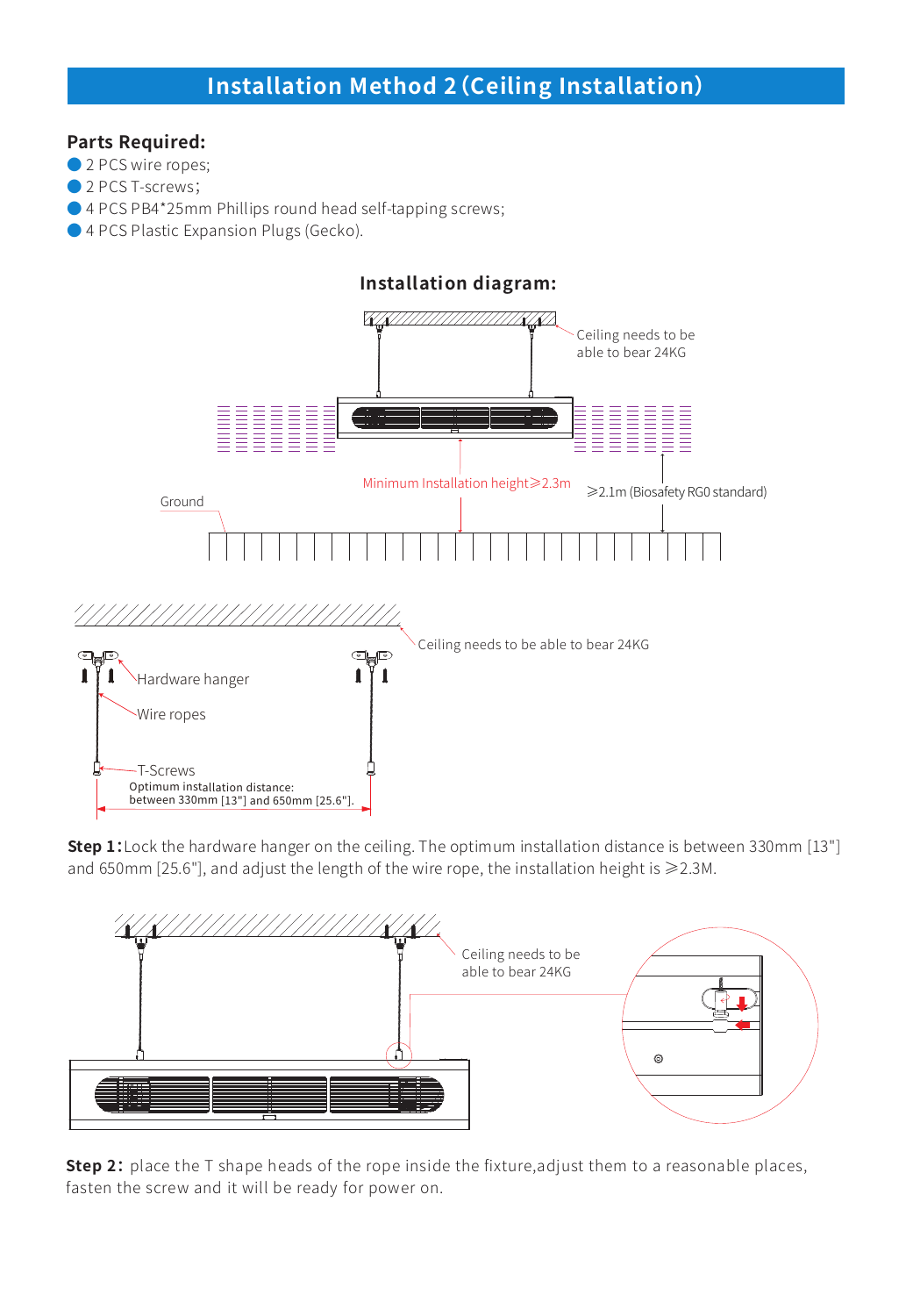## **Description Of The PIR Sensor Function**

● PIR indicator "blue light" is always on after power on.

● PIR indicator flashes every 1s when the PIR detects people, the corresponding fan and UVC lamp stop working. After detecting no one within 2 minutes, the light and fan will be turned on automatically. If PIR detects people within two minutes after the light is turned off, and the 2-minute countdown needs to be recalculated. When the UVC lamp is turned off or damaged, the PIR indicator "blue light" goes out.



● PIR detection distance 2m.

### **Recommended application, purification volume & time:**

| Tvpe                                  | Space                                            | <b>Bacteria</b>  | Killing time (h) |  |
|---------------------------------------|--------------------------------------------------|------------------|------------------|--|
| Purification Volume (m <sup>3</sup> ) | 52m <sup>3</sup>                                 | Natural Bacteria | >2h              |  |
| Purification Area (m <sup>2</sup> )   | 20m <sup>2</sup> (Irradiation size $4.8*4.17m$ ) | Natural Bacteria | >2h              |  |

Note: Based on wall mounting installation in enclosed space,for detailed specs,please refer to the exact application; It is recommend to keep this device on always to purify the air.

# **Quality Assurance**

**1.**The warranty of the device is 3 years from the date of purchase, and the WARRANTY of the UVC tube is 1 year. If the device is damaged due to the manufacturing process, technology, components and other products themselves, it's also free warranty service.

**2.**Paid service is available for the following cases:

⸺Expiry;

⸺Damage caused by the improper use such as improper installation without reference on the manual, shipping or other accidents,disaster, abnormal voltage, etc.

⸺Normal aging and abrasion.

# **Safety Precaution**

● UV-C product, as a device in the application site, shall meet the relevant installation and operation requirements of such products in the application site in addition to meeting all the safety precautions specified in the product installation instruction and operation guide.

● UV-C tube contains mercury, in case of accidental broken, it should be ventilated for 30 minutes, should to put on gloves to remove debris, put in sealed plastic bags, bring it to the local waste disposal point for safe treatment do not use a vacuum cleaner.

● The lamps shall be installed by a qualified electrician and the wiring connecting shall meet IEE electrical standards or local special requirements.

- When installing or maintaining a luminaire, using ESD gloves to avoid marks on the luminaire
- To remove dirt and spots, using the following methods:
- ⸺ Dust: Use fleece free fabric only.
- ⸺ Fingerprint: using detergent made of synthetic materials with antistatic properties.